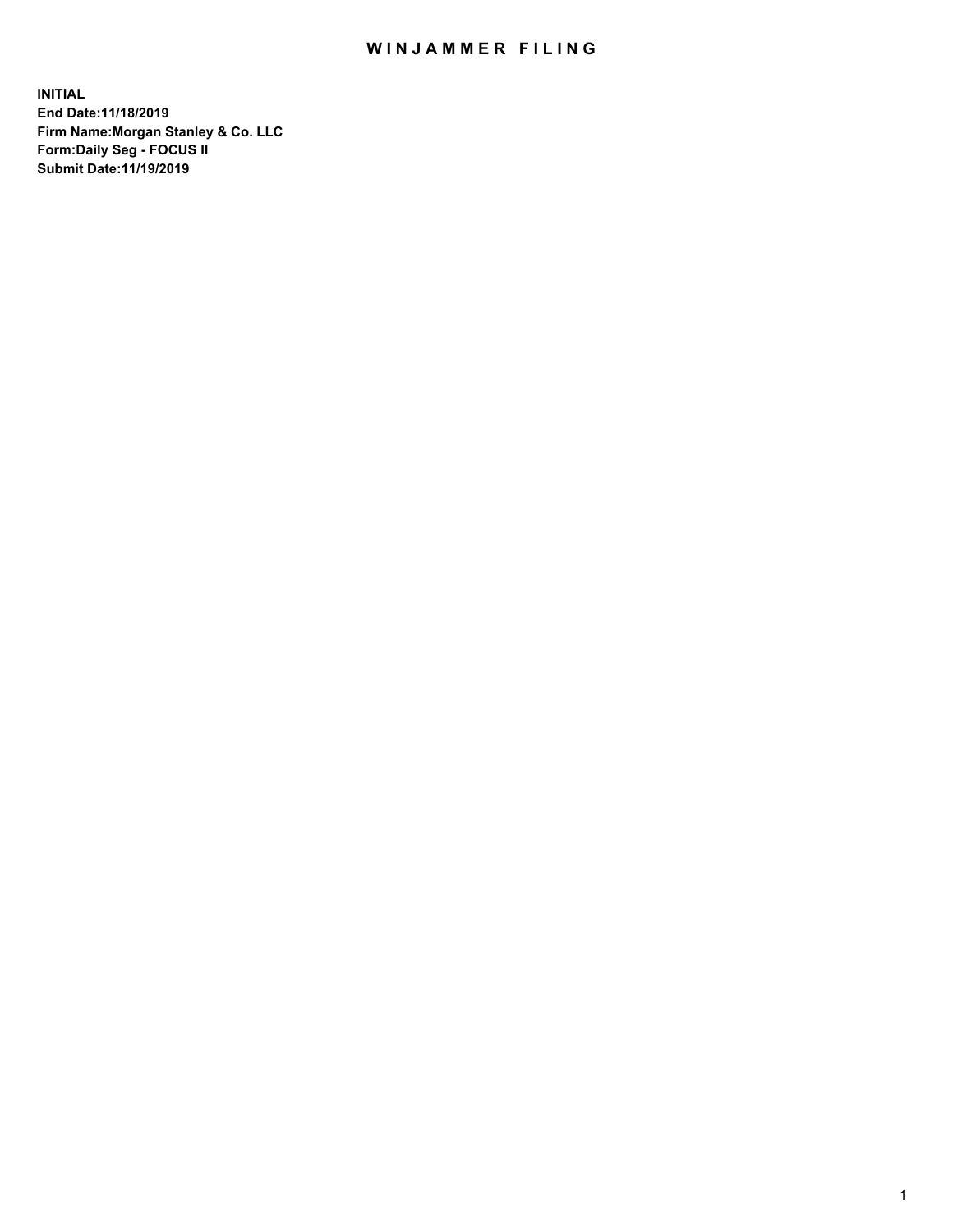**INITIAL End Date:11/18/2019 Firm Name:Morgan Stanley & Co. LLC Form:Daily Seg - FOCUS II Submit Date:11/19/2019 Daily Segregation - Cover Page**

| Name of Company                                                                                                                                                                                                                                                                                                                | Morgan Stanley & Co. LLC                               |
|--------------------------------------------------------------------------------------------------------------------------------------------------------------------------------------------------------------------------------------------------------------------------------------------------------------------------------|--------------------------------------------------------|
| <b>Contact Name</b>                                                                                                                                                                                                                                                                                                            | <b>Ikram Shah</b>                                      |
| <b>Contact Phone Number</b>                                                                                                                                                                                                                                                                                                    | 212-276-0963                                           |
| <b>Contact Email Address</b>                                                                                                                                                                                                                                                                                                   | lkram.shah@morganstanley.com                           |
| FCM's Customer Segregated Funds Residual Interest Target (choose one):<br>a. Minimum dollar amount: ; or<br>b. Minimum percentage of customer segregated funds required:% ; or<br>c. Dollar amount range between: and; or<br>d. Percentage range of customer segregated funds required between:% and%.                         | 235,000,000<br><u>0</u><br><u>00</u><br>0 <sub>0</sub> |
| FCM's Customer Secured Amount Funds Residual Interest Target (choose one):<br>a. Minimum dollar amount: ; or<br>b. Minimum percentage of customer secured funds required:% ; or<br>c. Dollar amount range between: and; or<br>d. Percentage range of customer secured funds required between:% and%.                           | 140,000,000<br><u>0</u><br>0 <sub>0</sub><br>00        |
| FCM's Cleared Swaps Customer Collateral Residual Interest Target (choose one):<br>a. Minimum dollar amount: ; or<br>b. Minimum percentage of cleared swaps customer collateral required:% ; or<br>c. Dollar amount range between: and; or<br>d. Percentage range of cleared swaps customer collateral required between:% and%. | 92,000,000<br><u>0</u><br><u>00</u><br>00              |

Attach supporting documents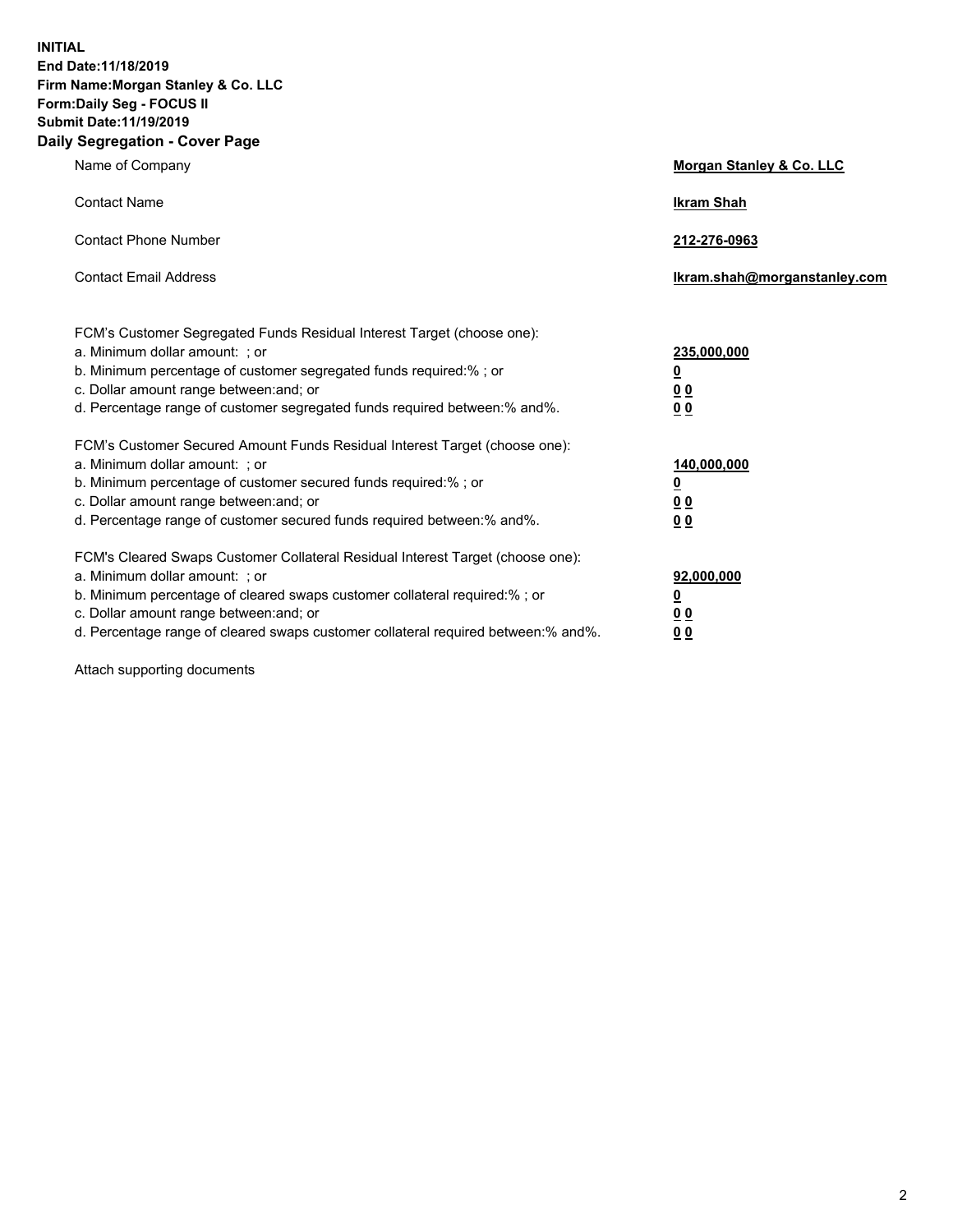## **INITIAL End Date:11/18/2019 Firm Name:Morgan Stanley & Co. LLC Form:Daily Seg - FOCUS II Submit Date:11/19/2019**

## **Daily Segregation - Secured Amounts**

|    | Foreign Futures and Foreign Options Secured Amounts                                         |                                    |
|----|---------------------------------------------------------------------------------------------|------------------------------------|
|    | Amount required to be set aside pursuant to law, rule or regulation of a foreign            | $0$ [7305]                         |
|    | government or a rule of a self-regulatory organization authorized thereunder                |                                    |
| 1. | Net ledger balance - Foreign Futures and Foreign Option Trading - All Customers             |                                    |
|    | A. Cash                                                                                     | 2,551,085,306 [7315]               |
|    | B. Securities (at market)                                                                   | 2,275,663,112 [7317]               |
| 2. | Net unrealized profit (loss) in open futures contracts traded on a foreign board of trade   | 482,041,644 [7325]                 |
| 3. | Exchange traded options                                                                     |                                    |
|    | a. Market value of open option contracts purchased on a foreign board of trade              | 8,756,996 [7335]                   |
|    | b. Market value of open contracts granted (sold) on a foreign board of trade                | -10,961,850 [7337]                 |
| 4. | Net equity (deficit) (add lines 1.2. and 3.)                                                | 5,306,585,208 [7345]               |
| 5. | Account liquidating to a deficit and account with a debit balances - gross amount           | 70,427,479 [7351]                  |
|    | Less: amount offset by customer owned securities                                            | 69,760,873 [7352]                  |
| 6. | Amount required to be set aside as the secured amount - Net Liquidating Equity              | 5,307,251,814 [7355]               |
|    | Method (add lines 4 and 5)                                                                  |                                    |
| 7. | Greater of amount required to be set aside pursuant to foreign jurisdiction (above) or line | 5,307,251,814 [7360]               |
|    | 6.                                                                                          |                                    |
|    | FUNDS DEPOSITED IN SEPARATE REGULATION 30.7 ACCOUNTS                                        |                                    |
| 1. | Cash in banks                                                                               |                                    |
|    | A. Banks located in the United States                                                       | 280,083,866 [7500]                 |
|    | B. Other banks qualified under Regulation 30.7                                              | 572,378,795 [7520] 8               |
|    |                                                                                             | [7530]                             |
| 2. | Securities                                                                                  |                                    |
|    | A. In safekeeping with banks located in the United States                                   | 450,022,223 [7540]                 |
|    | B. In safekeeping with other banks qualified under Regulation 30.7                          | 0 [7560] 450,022,223               |
| 3. | Equities with registered futures commission merchants                                       |                                    |
|    | A. Cash                                                                                     | 8,608,806 [7580]                   |
|    | <b>B.</b> Securities                                                                        | $0$ [7590]                         |
|    | C. Unrealized gain (loss) on open futures contracts                                         | -1,227,570 [7600]                  |
|    | D. Value of long option contracts                                                           | $0$ [7610]                         |
|    | E. Value of short option contracts                                                          | 0 [7615] 7,381,236 [7              |
| 4. | Amounts held by clearing organizations of foreign boards of trade                           |                                    |
|    | A. Cash                                                                                     | $0$ [7640]                         |
|    | <b>B.</b> Securities                                                                        | $0$ [7650]                         |
|    | C. Amount due to (from) clearing organization - daily variation                             | $0$ [7660]                         |
|    | D. Value of long option contracts                                                           | $0$ [7670]                         |
|    | E. Value of short option contracts                                                          | 0 [7675] 0 [7680]                  |
| 5. | Amounts held by members of foreign boards of trade                                          |                                    |
|    | A. Cash                                                                                     | 1,881,446,858 [7700]               |
|    | <b>B.</b> Securities                                                                        | 1,825,640,890 [7710]               |
|    | C. Unrealized gain (loss) on open futures contracts                                         | 483,269,215 [7720]                 |
|    | D. Value of long option contracts                                                           | 8,756,996 [7730]                   |
|    | E. Value of short option contracts                                                          | <mark>-10,961,850</mark> [7735] 4. |
|    |                                                                                             | [7740]                             |
| 6. | Amounts with other depositories designated by a foreign board of trade                      | $0$ [7760]                         |
| 7. | Segregated funds on hand                                                                    | $0$ [7765]                         |
| 8. | Total funds in separate section 30.7 accounts                                               | 5,498,018,229 [7770]               |
| 9. | Excess (deficiency) Set Aside for Secured Amount (subtract line 7 Secured Statement         | 190,766,415 [7380]                 |
|    | Page 1 from Line 8)                                                                         |                                    |

- 10. Management Target Amount for Excess funds in separate section 30.7 accounts **140,000,000** [7780]
- 11. Excess (deficiency) funds in separate 30.7 accounts over (under) Management Target **50,766,415** [7785]

**5,306** [7315] **3,112** [7317]

Less: amount offset by customer owned securities **-69,760,873** [7352] **666,606** [7354] **5,307,251,814** [7355]

## **5,307,251,814** [7360]

B. Other banks qualified under Regulation 30.7 **572,378,795** [7520] **852,462,661**

 $\underline{450,022,223}$  [7570]

E. Value of short option contracts **0** [7615] **7,381,236** [7620]

 A. Cash **1,881,446,858** [7700] **0,890** [7710] E. Value of short option contracts **-10,961,850** [7735] **4,188,152,109 190,766,415** [7380]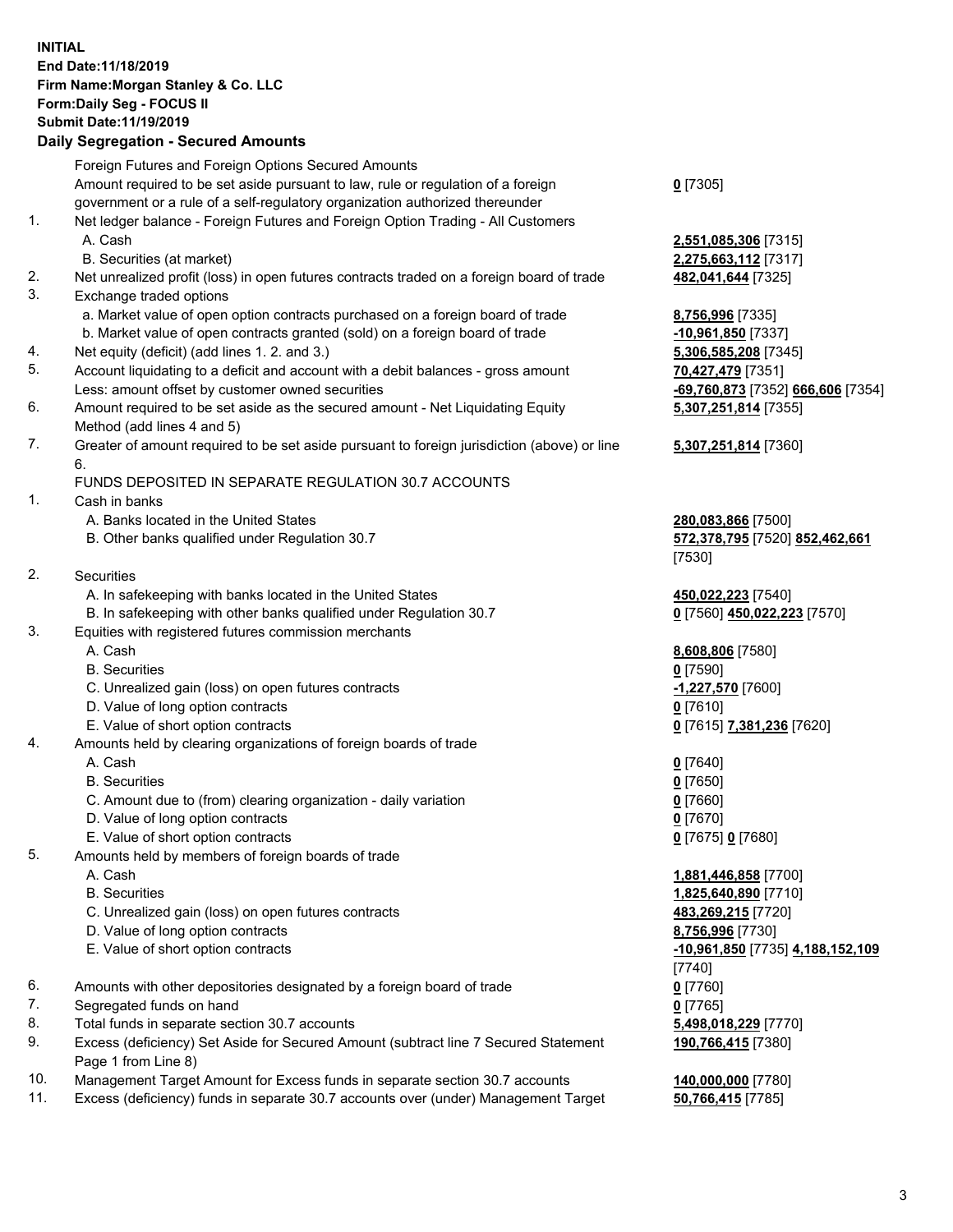|     | <b>INITIAL</b><br>End Date: 11/18/2019                                                         |                                    |
|-----|------------------------------------------------------------------------------------------------|------------------------------------|
|     | Firm Name: Morgan Stanley & Co. LLC                                                            |                                    |
|     | Form: Daily Seg - FOCUS II                                                                     |                                    |
|     | Submit Date: 11/19/2019                                                                        |                                    |
|     | Daily Segregation - Segregation Statement                                                      |                                    |
|     | SEGREGATION REQUIREMENTS(Section 4d(2) of the CEAct)                                           |                                    |
| 1.  | Net ledger balance                                                                             |                                    |
|     | A. Cash                                                                                        | 10,586,244,977 [7010]              |
|     | B. Securities (at market)                                                                      | 6,473,896,956 [7020]               |
| 2.  | Net unrealized profit (loss) in open futures contracts traded on a contract market             | -224,609,804 [7030]                |
| 3.  | Exchange traded options                                                                        |                                    |
|     | A. Add market value of open option contracts purchased on a contract market                    | 364,751,711 [7032]                 |
|     | B. Deduct market value of open option contracts granted (sold) on a contract market            | -270,731,867 [7033]                |
| 4.  | Net equity (deficit) (add lines 1, 2 and 3)                                                    | 16,929,551,973 [7040]              |
| 5.  | Accounts liquidating to a deficit and accounts with                                            |                                    |
|     | debit balances - gross amount                                                                  | 411,538,213 [7045]                 |
|     | Less: amount offset by customer securities                                                     | -410,904,435 [7047] 633,778 [7050] |
| 6.  | Amount required to be segregated (add lines 4 and 5)                                           | 16,930,185,751 [7060]              |
|     | FUNDS IN SEGREGATED ACCOUNTS                                                                   |                                    |
| 7.  | Deposited in segregated funds bank accounts                                                    |                                    |
|     | A. Cash                                                                                        | 4,317,271,337 [7070]               |
|     | B. Securities representing investments of customers' funds (at market)                         | $0$ [7080]                         |
|     | C. Securities held for particular customers or option customers in lieu of cash (at<br>market) | 636,660,484 [7090]                 |
| 8.  | Margins on deposit with derivatives clearing organizations of contract markets                 |                                    |
|     | A. Cash                                                                                        | 6,283,002,827 [7100]               |
|     | B. Securities representing investments of customers' funds (at market)                         | $0$ [7110]                         |
|     | C. Securities held for particular customers or option customers in lieu of cash (at<br>market) | 5,837,236,472 [7120]               |
| 9.  | Net settlement from (to) derivatives clearing organizations of contract markets                | 38,090,524 [7130]                  |
| 10. | Exchange traded options                                                                        |                                    |
|     | A. Value of open long option contracts                                                         | 364,751,711 [7132]                 |
|     | B. Value of open short option contracts                                                        | -270,731,867 [7133]                |
| 11. | Net equities with other FCMs                                                                   |                                    |
|     | A. Net liquidating equity                                                                      | 10,656,731 [7140]                  |
|     | B. Securities representing investments of customers' funds (at market)                         | $0$ [7160]                         |
|     | C. Securities held for particular customers or option customers in lieu of cash (at<br>market) | $0$ [7170]                         |
| 12. | Segregated funds on hand                                                                       | $0$ [7150]                         |
| 13. | Total amount in segregation (add lines 7 through 12)                                           | 17,216,938,219 [7180]              |
| 14. | Excess (deficiency) funds in segregation (subtract line 6 from line 13)                        | 286,752,468 [7190]                 |
| 15. | Management Target Amount for Excess funds in segregation                                       | 235,000,000 [7194]                 |
|     |                                                                                                |                                    |

16. Excess (deficiency) funds in segregation over (under) Management Target Amount Excess

**51,752,468** [7198]